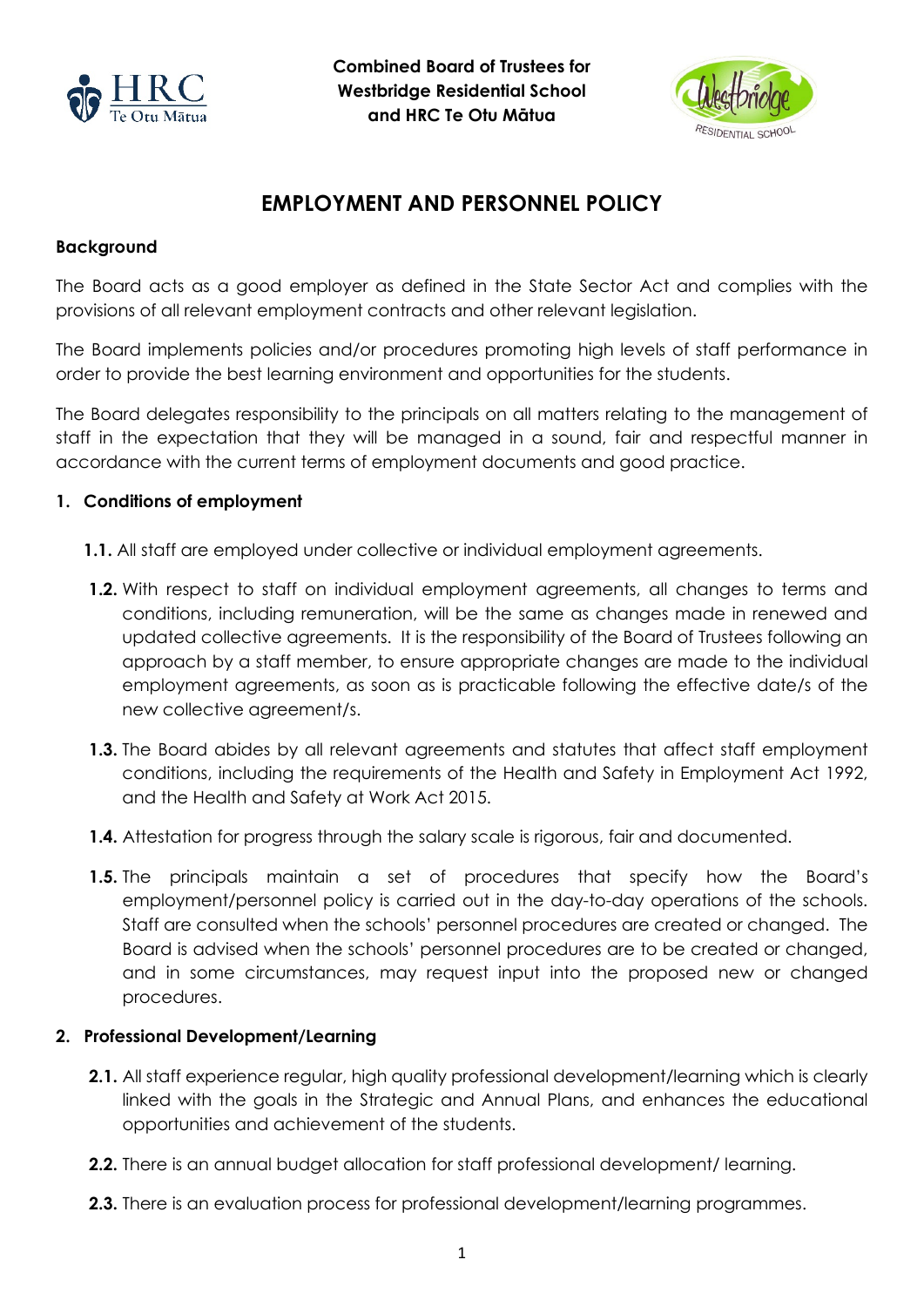**2.4.** Reports on staff professional development/learning are provided to the Board.

### **3. Performance Management and Appraisal**

- **3.1.** The schools value and acknowledge good staff performance in order to develop and maintain a culture of professional excellence and to fulfil all relevant legal obligations.
- **3.2.** The principals manage and operate a performance management system which annually monitors the performance of teaching staff against clearly defined objectives, job descriptions, the Professional Standards and the Practising Teacher Criteria, using suitable and agreed appraisal mechanisms. The appraisal of residential and other support staff will reflect their job descriptions and agreed development objectives.
- **3.3.** The principals ensure each teaching and residential/support staff member is given performance-based feedback in writing. Refer to the Procedures for Staff Performance Appraisal.
- **3.4.** Performance appraisals are used to inform individual professional development planning.
- **3.5.** When or if concerns arise with respect to the performance of an individual staff member, that staff member must be informed of the specific concerns, and, in accordance with the relevant sections of the appropriate employment agreement, be provided the opportunity to rectify these concerns. Formal competency processes may follow where improvement does not occur.
- **3.6.** The Chairperson of the Board ensures the principals' performance is evaluated against the objectives or goals agreed annually with the Board, together with the Principals' Professional Standards. Refer to Procedures for the Principal's Appraisal.

#### **4. Staff Appointments**

Refer to the Staff Appointments Policy.

#### **5. Discretionary Staff Leave**

This is leave which is not an entitlement, as outlined in the relevant Collective and Individual Employment Agreements.

- **5.1.** The Board of Trustees will make decisions on applications for staff discretionary leave without pay for periods in excess of 15 working days. The principals have authority to approve discretionary leave without pay for up to and including 15 working days. Any exercise of this delegation by the principals for periods of over five days will be reported to the next meeting of the Board.
- **5.2.** Applications for leave will be judged on their own merits and former decisions will not be considered precedents. Decisions with respect to discretionary leave applications must take into account the impact that any such approval would have on the school and the students. All leave should be taken during school holidays, except under exceptional circumstances.